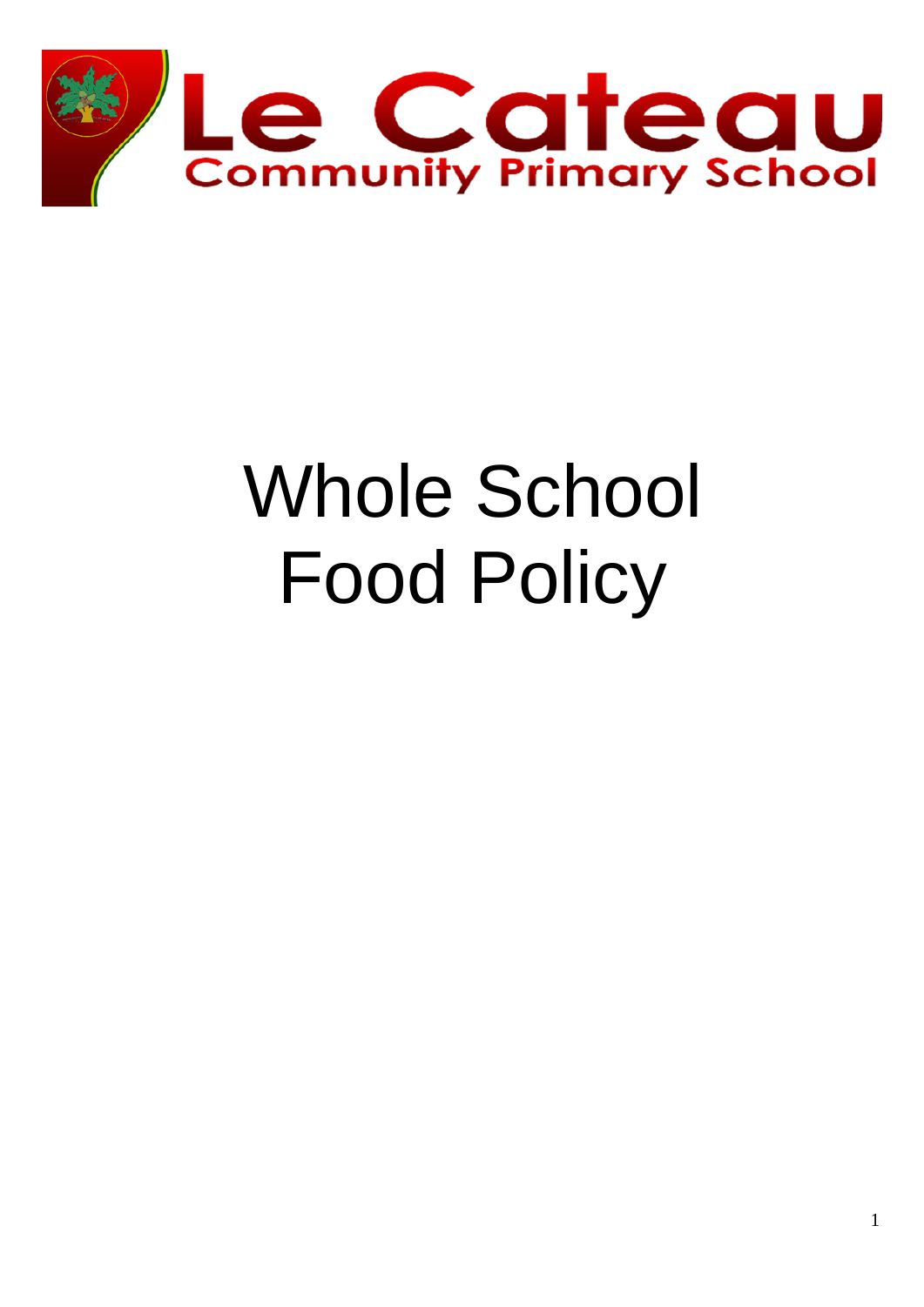# **Introduction**

The school is dedicated to providing an environment that promotes healthy eating and enables pupils to make informed food choices. This will be achieved by the whole school approach to food provision and food education documented in this policy. The policy was formulated through consultation between members of staff, governors, parents and pupils.

This school food policy is co-ordinated by Hannah Lount (Le Cateau Healthy Schools Lead) and Val Doak (NYES Catering).

# **Aims**

The main aims of our school food policy are:

1. To provide a range of healthy food choices throughout the school day and in line with the mandatory School Food Standards

2. To support pupils to make healthy food choices and be better prepared to learn and achieve

3. To ensure a consistent approach to healthy eating across the school community including pupils, staff and parents/carers.

4. To ensure drinking water is available free of charge at all times on the school premises.

5. To encourage and model good practice for children regarding table manners, health and hygiene.

### **Food throughout the school day**

#### **Breakfast**

Breakfast is an important meal that should provide 25% of a child's energy requirement and supports pupils to be ready to learn at the start of each day. The school has an on-site Breakfast Club who provide a daily provision for pupils from 7:45am – 9:00am.

Children are provided with a variety of cereals, fruit, yoghurt, toast with numerous spreads, bagels, crumpets, pancakes and different fruit juices to drink. We are also able to offer hot food options including poached eggs, scrambled eggs and beans on toast.

The breakfast club menu is available to all parents and displayed in the school hall and via the school website.

#### **School Lunches**

School meals are cooked on site and served between 11:45am and 1:15pm in the school hall. The school meals meet the mandatory requirements of the School Food Standards 2015. The school is part of NYES Catering Service who hold appropriate catering awards.

School meals are planned on a 3 week cycle and always contain a meat, fish and vegetarian option. The school meals menu can be found on our school website in the dedicated 'Healthy Eating' section. The menu is also shared on a termly basis through our parent communication function (Arbor). Paper copies can be requested via the school office.

### **Packed Lunches**

The school's packed lunch policy is developed using guidance from the Children's Food Trust. The guidance aims to support pupils to have a balanced lunch and best prepare them for learning in the afternoon.

Packed lunches should aim to include:

• Some starchy foods such as bread (sliced bread, pitta bread, wraps, bagels), pasta, potatoes, couscous; choose wholegrain where possible

- 1 portion of fruit and 1 portion of vegetables or salad
- Dairy food such as cheese or yoghurt
- Meat, fish, or another source of protein such as eggs, beans and pulses, hummus, falafel
- Oily fish once every 3 weeks e.g. sardines or salmon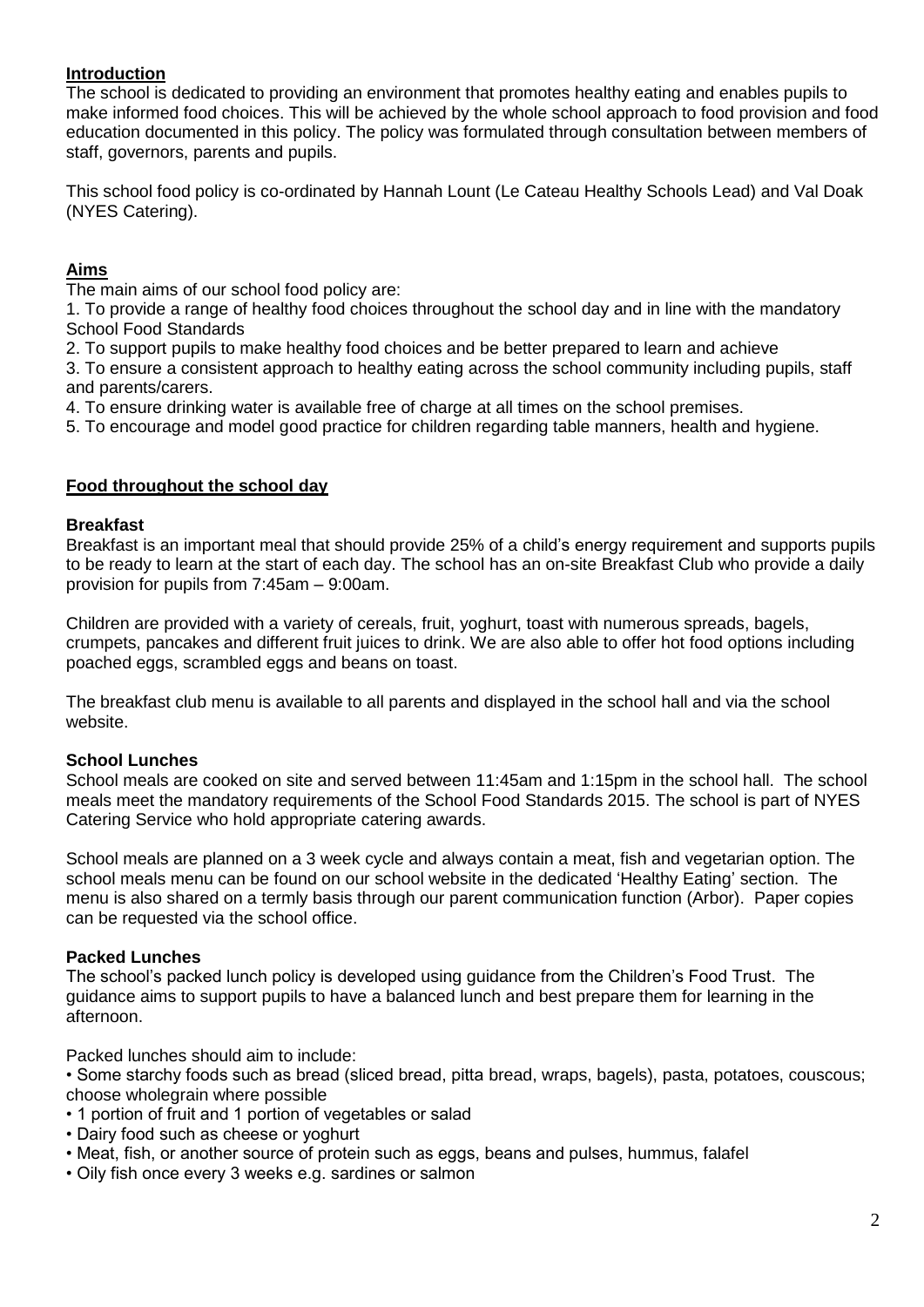Packed lunches **should not** include:

- Crisps or crisp type snacks e.g. flavoured rice cakes or cheddars
- Sweets
- Any items containing chocolate including bars, biscuits, cakes or yoghurts/desserts

The school provides water for all pupils at lunchtime; therefore, there is no need for packed lunches to include a drink.

For detailed guidance around our packed lunch policy, please see our parent/carer packed lunch guide.

## **Break time Snacks**

The school understands that healthy snacks can be an important part of the diet of young people. In the Early Years and KS1 fruit is provided as a snack through the Government funded scheme.

Pupils in KS2 are able to bring fruit or vegetable snacks allowed into school to eat at break times.

If a child attends PT After School they will be provided with a snack undert the terms and conditions of their provision.

# **Drinks**

Le Cateau is a water only school, with the exception of the free milk entitlement for all primary free school meal pupils. Water and milk is provided at lunchtime in the dining hall.

Each child is asked to bring a drinking bottle labelled with their name which can be refilled in each class as needed. Children are encouraged to take this bottle home daily to clean and then return to school. Children access the water stations throughout the day allowing them to maintain a good level of hydration.

# **Educational Visits**

From time to time, educational visits are carried out. A packed lunch will be provided by the school, for all children who usually have a free school meal and upon request for the paid service. Children are welcome to bring their own packed lunches on trips, however, the contents must adhere to the same food and drink guidance described above.

# **Rewards and special occasions**

### **Rewards**

The school does not allow food to be used as a reward for good behaviour or achievement. Other methods of positive reinforcement are used in school including: class points/tokens, achievement awards, Seesaw notifications of good work.

### **Celebrations**

The school recognises the importance of celebrating birthdays and special occasions. We welcome any parents who would like to send in fruit for their child to share with the class on their birthday. We discourage chocolates, sweets and cakes for birthdays. If this is provided, then this will be handed over at the end of the school day and must not be consumed on the school site.

For celebration events, we welcome a variety of foods, from different cultures, for children to try. Class teachers will provide parents/carers with suggestion lists of celebration food to ensure that we have a wide variety of food choices available.

Occasional fund-raising events may include the sale of treat food such as cakes, but the inclusion of other foods will also be encouraged.

### **Curricular and extra-curricular activity**

Food and nutrition is taught at an appropriate level throughout each Key Stage in science, PSHE and Design Technology (cooking and nutrition). The Eatwell model is used throughout the school (see appendix 1) as a model of understanding a balanced diet.